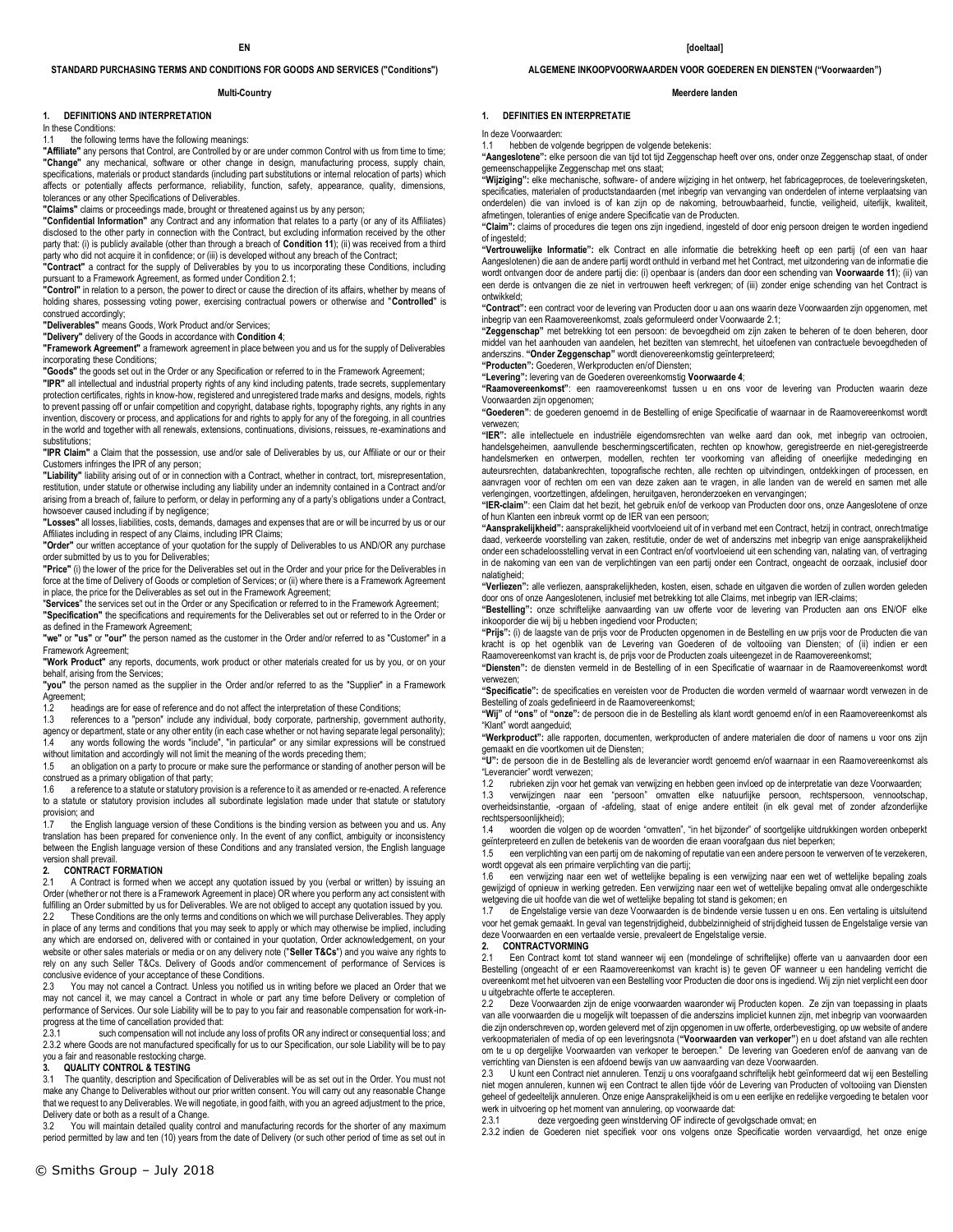a Framework Agreement or Order), which we or a third party on our behalf may inspect or receive copies of on demand.

3.3 We may inspect and test Goods at any time prior to Delivery. You will allow us and our representatives to enter your premises to carry out such inspection and testing and will provide us with all facilities reasonably required. If, following such inspection or testing, we are not satisfied that the Goods will comply with Condition 5.1, you will take all steps necessary to ensure compliance.

3.4 You will maintain a quality control system that meets any international standard as required by us, or which is otherwise approved by us and such test and inspection system as we may require.

3.5 You may not deliver the Goods by separate instalments without our prior written consent. Instalments will be invoiced separately by you.

### **4. DELIVERY OF GOODS / SUPPLY OF SERVICES**

4.1 Unless otherwise specified in an Order, you will deliver the Goods DDP (Incoterms 2010) to the address specified in the Order during our normal business hours on the date specified in the Order. You will be responsible for off-loading the Goods from the delivery vehicle. Delivery of the Goods will occur when they have been off-loaded at the delivery address.

4.2 You will perform Services in accordance with the applicable timetable communicated to you or as set out in the Order to meet all Specifications.

4.3 Time is of the essence for performance of your obligations under the Contract. If you are late performing your obligations under the Contract, you will pay to us a sum equal to 1.5% of the Price for each week of delay up to a maximum of 15% of the Price. You and we agree that this amount is reasonable and proportionate AND the most effective way of compensating us for part or all of our losses arising from late performance. However, you and we intend that we should be able to recover general damages as well as such sums in circumstances where we have suffered loss in excess of such sums as a result of your late performance. Therefore, our rights to any such sums under this **Conditions 4.3** is without prejudice to any other rights which we may have under the Contract or otherwise in respect of late performance, including the right to sue for damages or other relief and/or to terminate the Contract. A claim for general damages for late performance will be reduced by the amount of such sums under this **Conditions 4.3** actually applied or paid in respect of such late performance.

4.4 Services will be accepted by us when we are satisfied that the Services comply with the Specifications.<br>4.5 You will make sure that the Goods are marked in accordance with our instructions and any applicable You will make sure that the Goods are marked in accordance with our instructions and any applicable laws, rules and regulations and are properly packed and secured; marked with information on their origin; Delivery is accompanied by a prominently displayed delivery note showing the Order number, date of Order, type and quantity of Goods, and any special storage instructions; and delivered with all operating and safety instructions, clearly displayed warning notices and such other information as may be necessary for the proper use, maintenance and repair of the Goods.<br>4.6 If you fail to deliver the Goods on tir

If you fail to deliver the Goods on time we may terminate the Contract immediately by giving you notice, in which case you will refund any monies already paid by us in relation to the Goods that have not been delivered and indemnify us and our Affiliates against our Losses as a result of your failure to supply Goods, including obtaining substitute goods from another supplier.<br>4.7 We will have a reasonable period of time

We will have a reasonable period of time following Delivery to inspect Goods. We may reject Goods which do not meet Specifications. We can also reject Goods which are more or less than the quantity or type Ordered or delivered prior to the date specified on the Order. Rejected Goods will be returned at your cost and expense. If we accept Goods delivered prior to the date specified on the Order we may charge you the cost of storing them until the actual specified Delivery date.

4.8 Risk in the Goods passes to us on the later of acceptance and Delivery. Ownership of the Goods passes to us on the earlier of payment of the Price and Delivery.<br>4.9 You will notify us in writing as soon you are aware

You will notify us in writing as soon you are aware that any Goods or the product support for the Goods are to be discontinued or made of "end of sale" or "end of life". At our request, you and we will agree in good faith a reasonable period of time during which you will keep agreed spare parts available for us for any discontinued, desupported, end of life or end of sale Goods.

## **5. YOUR OBLIGATIONS**

### 5.1 You will make sure that the Goods will:

5.1.1 be of satisfactory quality, comprise genuine, new materials (which are not used, refurbished, reconditioned, remanufactured, counterfeit or of such age as to impair usefulness or safety) and be fit for any purpose notified by us to you;

5.1.2 conform to, satisfy and be capable of the Specifications;<br>5.1.3 be free from defects in design. materials and w

be free from defects in design, materials and workmanship;

5.1.4 be sold to us with full and unencumbered title and not infringe the IPR of any third party;

5.1.5 comply with all (i) applicable laws, (ii) regulatory requirements and (iii) standards and

requirements of relevant statutory and regulatory bodies; and

5.1.6 be safe and without risk to health.

5.2 In respect of Services, You will:

5.2.1 perform Services with the best care, skill and diligence in accordance with best practice;

5.2.2 use personnel (and sufficient number of personnel) who are suitably skilled and experienced to perform the Services;

5.2.3 make sure that the Services conform with our reasonable instructions, comply with Specifications, are performed to meet the purposes notified by us to you and do not infringe the IPR of any third party;

5.2.4 provide all equipment, tools and vehicles and other items required to provide the Services; 5.2.5 obtain and at all times maintain all licences and consents required for the provision of the Services;

5.2.6 comply with all applicable laws, regulations, regulatory policies, guidelines or industry codes which may

apply to the provision of the Services; and<br>5.2.7 pot do or omit to do anything not do or omit to do anything which may cause us or our Affiliates to lose any licence, authority,

consent or permission required for our or their business.<br>5.3 You will observe all health and safety rules and You will observe all health and safety rules and regulations and any other security requirements that

apply at any of our premises and ensure that your personnel are insured against all risks while working on our premises.

5.4 Without affecting any of our other rights or remedies, if you materially breach any of these Conditions OR any Goods (whether or not accepted in whole or in part) do not conform with **Condition 5.1** during the longer of (i) your warranty period for the Goods and (ii) 12 months following Delivery OR any Services breach **Condition 5.2**, then we may:<br>5.4.1 terminate the

5.4.1 terminate the Contract and any other existing Contracts immediately with notice;<br>5.4.2 require you, at our option, to promptly repair or replace the relevant Goods or

require you, at our option, to promptly repair or replace the relevant Goods or reperform the relevant Services free of charge;

5.4.3 reject the Deliverables (in whole or in part) and require you to refund the Price for the relevant Deliverables;<br>5.4.4

5.4.4 accept the Deliverables subject to an equitable Price reduction; or 5.4.5 at your expense, repair or have a third party repair the Goods or re

at your expense, repair or have a third party repair the Goods or reperform or have a third party reperform the Services and you will indemnify us and our Affiliates against our Losses (including from any IPR Claims) arising from such breach.<br>5.5 Condition 5.4 will apply to

5.5 **Condition 5.4** will apply to any repaired or replacement Goods supplied under **Condition 5.4.2.**

5.6 If, as a result of any Goods not conforming with **Condition 5.1** or Services not conforming with Condition 5.2 or otherwise representing an unreasonable risk of harm to the public or the environment, we determine a recall, removal or correction campaign ("campaign") is necessary or are required to carry out a campaign, we may implement such campaign and you will indemnify us and our Affiliates against all Losses incurred as a result of any such campaign.

**6. OUR PROPERTY**

# aansprakelijkheid is dat wij u een eerlijke en redelijke herbevoorradingsvergoeding betalen.

## **3. KWALITEITSCONTROLE EN -TESTEN**

3.1 De hoeveelheid, beschrijving en Specificatie van de Producten zijn zoals uiteengezet in de Bestelling. U mag geen enkele Wijziging aan Producten aanbrengen zonder onze voorafgaande schriftelijke toestemming. U dient alle redelijke Wijzigingen uit te voeren die wij verzoeken met betrekking tot enige Producten. Wij onderhandelen met u te goeder trouw over een overeengekomen aanpassing van de prijs, Leveringsdatum of beide als gevolg van een Wijziging.

3.2 U houdt gedetailleerde kwaliteits- en productieregisters bij gedurende de kortste van de maximumtermijn die de wet toestaat en tien (10) jaar vanaf de datum van Levering (of een andere periode zoals bepaald in een Raamovereenkomst of Bestelling), die wij of een derde namens ons op verzoek mogen inzien of ontvangen.

3.3 Wij kunnen de Goederen op elk moment voorafgaand aan de Levering inspecteren en testen. U staat ons en onze vertegenwoordigers toe uw bedrijfsterrein te betreden om dergelijke inspecties en tests uit te voeren en u voorziet ons van alle faciliteiten die redelijkerwijs nodig zijn. Indien wij er na een dergelijke inspectie of beproeving niet van overtuigd zijn dat de Goederen voldoen aan Voorwaarde 5.1, onderneemt u alle nodige stappen om naleving te verzekeren.

3.4 U onderhoudt een kwaliteitscontrolesysteem dat voldoet aan elke internationale norm die wij voorschrijven, of dat anderszins door ons is goedgekeurd en elk test- en inspectiesysteem dat wij nodig hebben.

U mag de Goederen niet in afzonderlijke termijnen leveren zonder onze voorafgaande schriftelijke toestemming. Termijnen worden door u afzonderlijk gefactureerd.

#### **4. LEVERING VAN GOEDEREN/DIENSTVERLENING**

4.1 Tenzij anders bepaald in een Bestelling, levert u de Goederen franco inclusief rechten (Incoterms 2010) af op het in de Bestelling vermelde adres tijdens onze normale werkuren op de in de Bestelling vermelde datum. U bent verantwoordelijk voor het lossen van de Goederen van de bestelwagen. Levering van de Goederen vindt plaats na lossing op het afleveradres.

4.2 U voert de Diensten uit in overeenstemming met het toepasselijke tijdschema dat u is meegedeeld of zoals uiteengezet in de Bestelling om aan alle Specificaties te voldoen.

4.3 Tijd is van essentieel belang voor de nakoming van uw verplichtingen onder het Contract. Indien u uw verplichtingen onder het Contract te laat nakomt, betaalt u ons een bedrag gelijk aan 1,5% van de Prijs voor elke week vertraging met een maximum van 15 % van de Prijs. U en wij komen overeen dat dit bedrag redelijk en evenredig is EN de meest effectieve manier om ons te compenseren voor een deel of het geheel van onze verliezen als gevolg van te late nakoming. U en wij streven er echter naar dat wij algemene schade kunnen verhalen, evenals dergelijke bedragen in omstandigheden waarin wij meer schade hebben geleden dan dergelijke bedragen als gevolg van uw te late nakoming. Derhalve doen onze rechten op dergelijke bedragen onder deze **Voorwaarden 4.3** geen afbreuk aan andere rechten die we kunnen hebben onder het Contract of anderszins met betrekking tot te late nakoming, met inbegrip van het recht om een vordering tot schadevergoeding of andere tegemoetkoming in te stellen en/of het Contract te beëindigen. Een vordering tot algemene schadevergoeding wegens te late nakoming zal worden verminderd met het bedrag van dergelijke bedragen onder deze **Voorwaarde 4.3** dat daadwerkelijk is toegepast of betaald met betrekking tot die te late nakoming.

4.4 Diensten worden door ons geaccepteerd wanneer wij ervan overtuigd zijn dat de Diensten aan de Specificaties voldoen.

4.5 U dient ervoor te zorgen dat de Goederen zijn gemarkeerd in overeenstemming met onze instructies en alle van toepassing zijnde wetten, regels en voorschriften en op de juiste wijze zijn verpakt en beveiligd; gemarkeerd met informatie over hun oorsprong; dat Levering vergezeld gaat van een duidelijk zichtbare leveringsbon met vermelding van het Bestelnummer, datum van Bestelling, type en hoeveelheid van de Goederen, en eventuele speciale opslaginstructies; en geleverd met alle bedrijfs-en veiligheidsinstructies, duidelijk weergegeven waarschuwingen en alle andere informatie die nodig kan zijn voor het juiste gebruik, onderhoud en reparatie van de Goederen.

4.6 Indien u de Goederen niet op tijd levert, kunnen wij het Contract onmiddellijk beëindigen door opzegging, in dat geval moet u alle reeds door ons betaalde bedragen met betrekking tot de Goederen die niet zijn geleverd terugbetalen en ons en onze Aangeslotenen vrijwaren tegen onze Verliezen als gevolg van uw onvermogen om Goederen te leveren, inclusief het verkrijgen van vervangende Goederen van een andere leverancier.

4.7 Wij hebben na de Levering een redelijke termijn om de Goederen te inspecteren. Wij kunnen Goederen afkeuren die niet aan de Specificaties voldoen. Wij kunnen ook Goederen afkeuren die meer of minder zijn dan de hoeveelheid of het type die vóór de op de Bestelling vermelde datum is besteld of geleverd. Afgekeurde Goederen worden voor uw rekening en risico geretourneerd. Indien wij Goederen aanvaarden die vóór de op de Bestelling vermelde datum zijn geleverd, kunnen wij u de kosten in rekening brengen voor de opslag ervan tot de feitelijk opgegeven Leveringsdatum.

4.8 Het risico met betrekking tot de Goederen gaat op ons over op het moment van aanvaarding en Levering, afhankelijk van welke datum later valt. De eigendom van de Goederen gaat op ons over op de vroegste van de betaling van de Prijs en Levering.

4.9 U brengt ons schriftelijk op de hoogte zodra u zich ervan bewust bent dat bepaalde Goederen of de productondersteuning voor de Goederen moeten worden stopgezet of als er sprake is van "end-of-sale" of "end-of-life". Op ons verzoek komen wij met u te goeder trouw een redelijke periode overeen gedurende welke u overeengekomen reserveonderdelen voor ons beschikbaar houdt voor eventuele niet meer leverbare, niet meer ondersteunde, end-of-life- of end-of-sale-goederen.

# **5. UW VERPLICHTINGEN**

5.1 U dient te zorgen dat de Goederen:<br>5.1.1 van bevredigende kwaliteit z

van bevredigende kwaliteit zijn, uit echte, nieuwe materialen bestaan (die niet zijn gebruikt, gerenoveerd, gereviseerd, geherfrabiceerd, nagemaakt of van een zodanige ouderdom zijn dat ze de bruikbaarheid of veiligheid in gevaar brengen) en geschikt zijn voor elk doel dat wij aan u hebben meegedeeld;

5.1.2 voldoen aan de Specificaties en in staat zijn deze na te leven;

5.1.3 vrij zijn van ontwerp-, materiaal- en fabricagefouten;

5.1.4 onder volle en onbezwaarde eigendom aan ons worden verkocht en geen inbreuk maken op de IER van derden;<br>5.1.5

voldoen aan alle (i) toepasselijke wetten, (ii) regelgevende voorschriften en (iii) normen en voorschriften van desbetreffende wettelijke en regelgevende organen; en

5.1.6 veilig en zonder risico voor de gezondheid zijn.

5.2 Met betrekking tot Diensten, dient u:

5.2.1 de Diensten te verlenen met de beste zorg, vakkundigheid en toewijding in overeenstemming met de beste praktijken; 5.2.2 personeel (en voldoende personeel) in te zetten dat over de nodige vakkundigheid en ervaring beschikt om de Diensten uit te voeren;

5.2.3 te zorgen dat de Diensten in overeenstemming zijn met onze redelijke instructies, voldoen aan de Specificaties, worden uitgevoerd om te voldoen aan de doeleinden die wij aan u hebben meegedeeld en geen inbreuk maken op de IER van derden;

5.2.4 alle apparatuur, gereedschappen en voertuigen en andere zaken te leveren die nodig zijn voor het verlenen van de Diensten;

5.2.5 alle licenties en toestemmingen te verkrijgen en te allen tijde te behouden die vereist zijn voor het verlenen van de Diensten;

5.2.6 te voldoen aan alle van toepassing zijnde wetten, voorschriften, beleidsregels, richtlijnen of sectorcodes die van toepassing kunnen zijn op de levering van de Diensten; en<br>5.2.7 niets te doen of na te laten waardoor wij of o

5.2.7 niets te doen of na te laten waardoor wij of onze Aangeslotenen een voor ons of hun bedrijf vereiste licentie, bevoegdheid, toestemming of vergunning zouden verliezen.<br>5.3. LL boudt zich aan alle gezondheids- en veiligheidsre

5.3 U houdt zich aan alle gezondheids- en veiligheidsregels en -voorschriften en alle andere veiligheidsvoorschriften die van toepassing zijn op al onze gebouwen en zorgt ervoor dat uw personeel verzekerd is tegen alle risico's tijdens het werken op ons bedrijfsterrein.<br>54 - Zonder afbreuk te doe

Zonder afbreuk te doen aan een van onze andere rechten of rechtsmiddelen, als u deze Voorwaarden wezenlijk schendt OF als Goederen (al dan niet geheel of gedeeltelijk aanvaard) niet voldoen aan **Voorwaarde 5.1** gedurende (i) uw garantieperiode voor de Goederen en (ii) 12 maanden na de Levering, afhankelijk van welke het langst duurt, OF enige Diensten inbreuk maken op **Voorwaarde 5.2**, dan kunnen wij:

5.4.1 het Contract en alle andere bestaande Contracten onmiddellijk beëindigen door opzegging;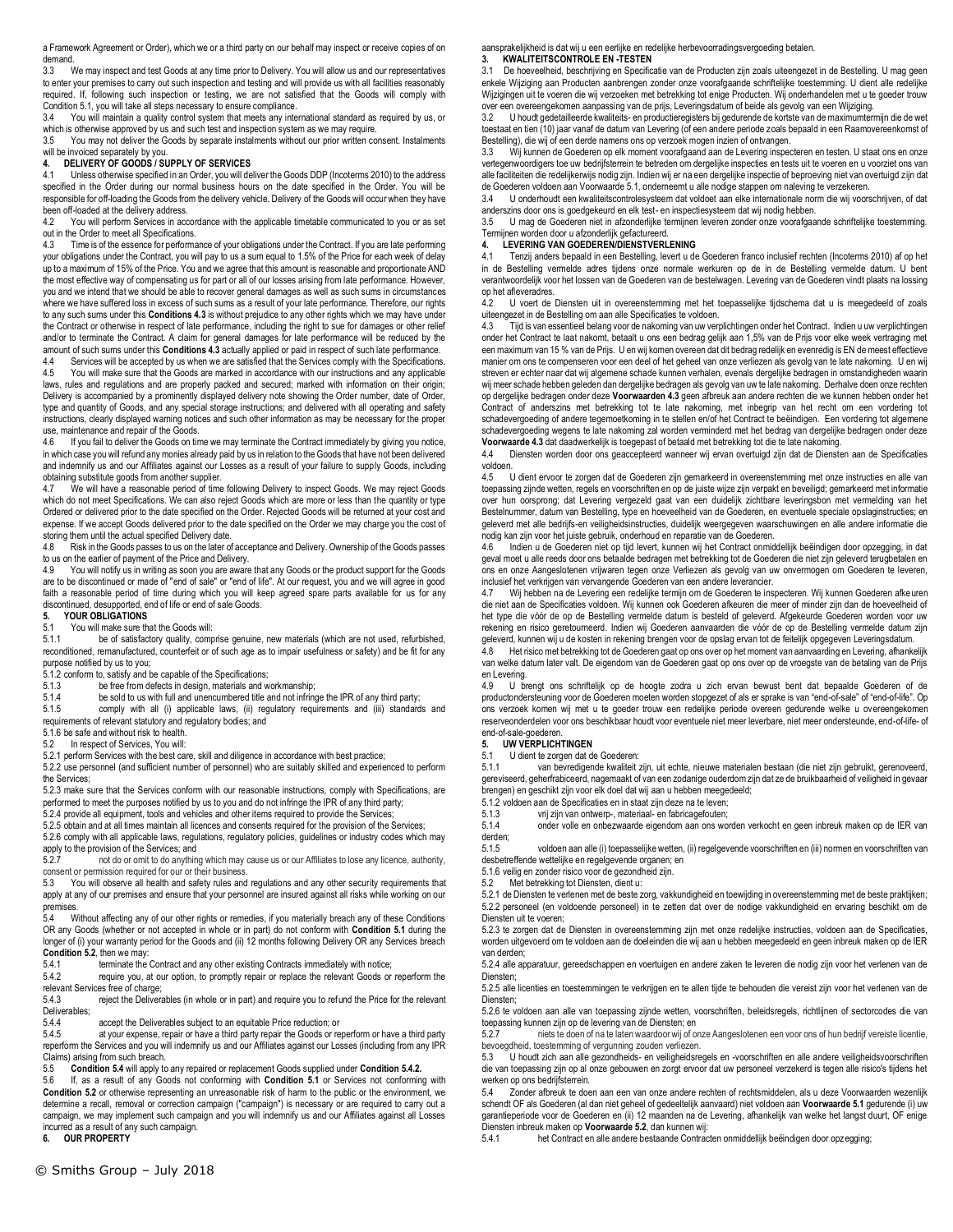6.1 All patterns, dies, moulds or other tooling or materials, supplied by us or prepared or obtained by you for us at our cost ("**Tooling**"), will be marked with our name or as otherwise specified by us and will be and remain our exclusive property returnable in good condition on demand.<br>6.2 You will insure against all risks any Tooling and also any of you

You will insure against all risks any Tooling and also any of your own tooling or property which may be kept on our premises for the purposes of providing Deliverables. You will keep all Tooling safe and in good condition while in your custody and/or under your control. All Tooling will be kept separately from your stock and other inventory.

6.3 We reserve the right to charge to you the cost of any Tooling if it is destroyed or damaged or rendered unfit for the purpose for which it was originally manufactured while under your control.<br>6.4 You will not dispose of any Tooling other than in accordance with our prior writ

6.4 You will not dispose of any Tooling other than in accordance with our prior written instructions. You will not, at any time, use Tooling, nor will you allow Tooling to be used by anyone else for any purpose other than the supply of the Deliverables unless we have previously provided our consent in writing.

6.5 We will have the right to enter your premises and remove Tooling at any time without being liable for trespass or for damages of any sort.

# **7. ASSIGNMENT OF IPR**<br>**7.1** This Condition 7 will

7.1 This **Condition 7** will apply if the Goods are to be made, modified or redesigned to our Specification. Any bespoke Specification or Work Product you create or have created for us will be treated as "Goods" for the purposes of this **Condition 7.**

7.2 We will own all present and future IPR (together with all economic and proprietary rights) in the Goods and our specification. Accordingly, you will not use our specification other than to manufacture the Goods for us. With full title guarantee, you:

7.2.1 assign to us all IPR in the Goods which subsist as at the date of the Contract;

7.2.2 assign to us (by way of present assignment of the future copyright) all future copyright in the Goods immediately upon its creation; and

7.2.3 agree to assign to us all other IPR in the Goods immediately upon its creation.

7.3 You will:

7.3.1 at your own cost, execute all such documents and do all such acts and things as we may request from time to time in order to secure our full right, title and interest in the IPR in the Goods; and

7.3.2 obtain the waiver of all moral rights (and any broadly equivalent rights) in the Goods.

7.4 The exception to **Condition 7.2** above is that any IPR in existing products, materials or data used to create Goods ("**Existing Materials**") will continue to belong to you (or your suppliers). You grant (and, where applicable, will ensure that your suppliers grant) to us, our Affiliates and our and their end customers a non-exclusive, perpetual, royalty-free, irrevocable licence to use and to have used Existing Materials which form part of any Goods<br>8. **PRICE AND** 

#### **8. PRICE AND PAYMENT**

8.1 As long as you perform your obligations in accordance with the terms of the Contract, we will pay the Price to you in accordance with **Condition 8**.

The only sums of money we will pay in connection with the supply of the Deliverables are the Price which will be inclusive of all costs and expenses incurred by you including all packaging, insurance, carriage, duties and delivery costs.

8.3 Any sum payable under the Contract is exclusive of value added tax, sales tax and/or goods and services tax (and any other similar or equivalent taxes, duties, fees and levies imposed from time to time by any government or other authority) upon any supply made to us which will be payable in addition to that sum in the manner and at the rate prescribed by law from time to time but inclusive of all other taxes, fees and levies imposed from time to time by any government or other authority.<br>8.4 You may invoice us for the Price for the Goods following I

8.4 You may invoice us for the Price for the Goods following Delivery and for Services following completion.<br>8.5 Other than as set out in Conditions 8.7 and 8.9, each invoice will be payable by us within 60 days 8.5 Other than as set out in **Conditions 8.7** and **8.9**, each invoice will be payable by us within 60 days following the date on which the invoice is received by us. You will send invoices to the address specified in the Order.<br>8.6

No payment made by us will constitute acceptance by us of any Deliverables or otherwise affect any rights or remedies which we may have against you including the right to recover any amount overpaid or wrongfully paid to you.

8.7 We may withhold payment of any disputed sum until the dispute is settled.<br>8.8 If any undisputed sum payable under the Contract is not paid when due

If any undisputed sum payable under the Contract is not paid when due you may charge us interest daily on that sum at 3% per year subject to any maximum or minimum rate of interest on overdue invoices specified by applicable law, from the due date until the date of payment (whether before or after judgment).

8.9 We may set-off, deduct or withhold any liability which you have to us against any liability which we have to you.

#### **9. TERMINATION**

9.1 Without limiting any other right we may have to terminate a Contract, if you commit a material breach of these Conditions we may terminate the Contract and any other existing Contracts immediately with written notice. Any breach of **Conditions 11, 12** or **15.9** will be deemed to be a material breach.<br>9.2 Without limiting any other right we may have to terminate a Contract, we may te

Without limiting any other right we may have to terminate a Contract, we may terminate the Contract immediately by giving you written notice if you (a) have a receiver, administrator or liquidator (provisional or otherwise) appointed; (b) are subject to a notice of intention to appoint an administrator or any other resolution on insolvency; (c) pass a resolution for your winding-up; (d) have a winding up order made by a court in respect of you; (e) enter into any composition or arrangement with creditors; (f) cease to carry on business; (g) are the subject of anything similar or equivalent to that set out in (a) to (f) under any applicable laws; or (h) you are subject to any change of Control and you will notify us immediately upon the occurrence of any such event or circumstance<br>9.3 Follow

9.3 Following expiry or termination of the Contract:<br>9.3.1 any Conditions which expressly or implement

any Conditions which expressly or impliedly continue to have effect after expiry or termination of the Contract will continue in force; and<br>9.3.2 all other rights and obligation

all other rights and obligations will immediately stop but will not affect any of your or our rights, obligations, claims and liabilities which may exist prior to the date of expiry or termination; and

9.3.3 each party will immediately stop using the other party's Confidential Information and will as soon as reasonably possible, if requested to do so, return to the other party all of the other party's Confidential Information (including all copies and extracts) in its possession or control or confirm its secure destruction; and<br>9.3.4 each party may keep any of the other party's Confidential Information which it has to keep to each party may keep any of the other party's Confidential Information which it has to keep to

comply with any applicable law and **Condition 9.3.3** will not apply to such Confidential Information. **Condition 11** will continue to apply to retained Confidential Information. 9.4 If we terminate a Contract, we may require you to deliver to us any supplies, materials or drawings

produced or acquired by you for the terminated part of the Contract and we will agree, in good faith, on the amount payable for the same.<br>10. LIABILITY AN

# **10. LIABILITY AND INSURANCE**<br>10.1 You will indemnify us and our Affiliates

You will indemnify us and our Affiliates against all our and their Losses arising from your breach of or negligent performance of or your failure to perform or delay in performing any part of these Conditions. We may, at our discretion, control the defence of any claim in respect of which you are required to indemnify us under a Contract.

10.2 Subject to **Condition 10.3**, we will not have any Liability to you for any (i) loss of profit, goodwill or revenue; or (ii) any indirect, consequential or special loss.

10.3 Nothing in these Conditions or any Contract will operate to exclude or restrict one party's Liability (if any) to the other (including for a person for whom it is vicariously liable):

10.3.1 for death or personal injury resulting from its negligence;<br>10.3.2 for its fraud or fraudulent misrepresentation: or

for its fraud or fraudulent misrepresentation; or

5.4.2 van u, naar onze keuze, verlangen dat u de betreffende Goederen onmiddellijk en kosteloos herstelt of vervangt of de betreffende Diensten opnieuw uitvoert;

5.4.3 de Producten (geheel of gedeeltelijk) afkeuren en vereisen dat u de Prijs voor de betreffende Producten terugbetaalt;<br>544

5.4.4 de Producten aanvaarden onder voorbehoud van een billijke Prijsverlaging; of

op uw kosten, de Goederen repareren of door een derde laten repareren of de Diensten door een derde opnieuw laten uitvoeren, en zult u ons en onze Aangeslotenen vrijwaren tegen onze Verliezen (met inbegrip van eventuele IER-claims) die voortvloeien uit een dergelijke schending.

5.5 **Voorwaarde 5.4** is van toepassing op alle gerepareerde of vervangen Goederen geleverd onder **Voorwaarde 5.4.2.**

5.6 Indien wij als gevolg van Goederen die niet voldoen aan **Voorwaarde 5.1** of Diensten die niet voldoen aan **Voorwaarde 5.2** of die anderszins een onredelijk risico van schade aan het publiek of het milieu vertegenwoordigen, een terugroep-, verwijderings- of correctiecampagne ("Campagne") noodzakelijk achten of een Campagne moeten uitvoeren, kunnen we een dergelijke Campagne voeren en moet u ons en onze Aangeslotenen vrijwaren tegen alle Schade die het gevolg is van een dergelijke Campagne.

## **6. ONS EIGENDOM**

6.1 Alle patronen, matrijzen, mallen of andere gereedschappen of materialen, door ons geleverd of door u voor ons gereedgemaakt of verkregen ("**Gereedschap**"), dienen te worden gemarkeerd met onze naam of zoals anderszins door ons gespecificeerd en zijn en blijven ons exclusieve eigendom en moeten in goede staat op aanvraag worden geretourneerd.<br>62 Uverze

U verzekert zich tegen alle risico's van elk Gereedschap en ook van uw eigen gereedschap of eigendom dat bij ons wordt bewaard met het oog op de levering van de Producten. U dient alle Gereedschap onder uw beheer en/of zeggenschap veilig en in goede staat te houden. Alle Gereedschap wordt gescheiden gehouden van uw voorraad en andere inventaris.

6.3 Wij behouden ons het recht voor om u de kosten van Gereedschap in rekening te brengen als het is vernietigd of beschadigd of ongeschikt is gemaakt voor het doel waarvoor het oorspronkelijk was vervaardigd terwijl het onder uw zeggenschap stond.

U mag geen Gereedschap van de hand doen anders dan in overeenstemming met onze voorafgaande schriftelijke instructies. U mag Gereedschap nooit gebruiken of door een derde laten gebruiken voor enig ander doel dan de levering

van de Producten, tenzij wij vooraf onze schriftelijke toestemming daartoe hebben gegeven. 6.5 Wij hebben te allen tijde het recht om uw bedrijfsterrein te betreden en Gereedschap te verwijderen, zonder aansprakelijk te zijn voor overtreding of schade van welke aard dan ook.

# **7. TOEWIJZING VAN IER**<br>**7.1** Deze Voorwaarde 7 is

Deze Voorwaarde 7 is van toepassing indien de Goederen volgens onze Specificatie moeten worden vervaardigd, gewijzigd of herontworpen. Elke Specificatie of Werkproduct dat u voor ons op maat maakt of hebt gemaakt, wordt voor de toepassing van deze **Voorwaarde 7** behandeld als "Goederen".

7.2 Wij zijn de eigenaar van alle huidige en toekomstige IER (samen met alle economische en eigendomsrechten) op de Goederen en onze Specificatie. Dienovereenkomstig mag u onze Specificatie niet gebruiken anders dan voor de productie van de Goederen voor ons. Met volledige eigendomsgarantie, dient u:

7.2.1 alle IER die op de Goederen op de datum van het Contract bestaan, aan ons over te dragen;

7.2.2 ons (door middel van de huidige overdracht van het toekomstige auteursrecht) alle toekomstige auteursrechten op de Goederen onmiddellijk na de creatie ervan over te dragen; en

7.2.3 ermee in te stemmen alle andere IER op de Goederen onmiddellijk na de totstandkoming ervan aan ons over te dragen.

### 7.3 U dient:

7.3.1 op eigen kosten al deze documenten uit te voeren en alle handelingen en dingen te doen die wij van tijd tot tijd kunnen vragen om ons volledige recht, onze volledige titel en ons volledige belang in de IER in de Goederen te verzekeren; en

7.3.2 afstand te verkrijgen van alle morele rechten (en alle in grote lijnen gelijkwaardige rechten) op de Goederen.<br>7.4 De uitzondering op **Voorwaarde 7.2** hierboven is dat alle IER op bestaande producten, materialen of gebruikt worden om Goederen te creëren ("**Bestaande Materialen**") uw eigendom (of dat van uw leveranciers) blijven. U verleent ons, onze Aangeslotenen en onze en hun eindklanten een niet-exclusieve, eeuwigdurende, royalty-vrije, onherroepelijke licentie om Bestaande Materialen die deel uitmaken van Goederen te gebruiken en te laten gebruiken (en, indien van toepassing, ervoor te zorgen dat uw leveranciers dit doen).<br>8. PRIJS EN BETALING

#### **8. PRIJS EN BETALING**

8.1 Zolang u uw verplichtingen nakomt in overeenstemming met de voorwaarden van het Contract, betalen wij aan u de Prijs in overeenstemming met **Voorwaarde 8**.

8.2 De enige geldbedragen die wij betalen in verband met de levering van de Producten zijn de Prijs die alle kosten en uitgaven omvat die door u worden gemaakt met inbegrip van alle verpakkings-, verzekerings-, vervoers-, heffingen en leveringskosten.

8.3 Elk bedrag verschuldigd uit hoofde van het Contract is exclusief btw, omzetbelasting en/of goederen- en dienstenbelasting (en alle andere soortgelijke of gelijkwaardige belastingen, rechten, vergoedingen en heffingen die van tijd tot tijd door een overheid of andere autoriteit worden opgelegd) op enige levering aan ons die bovenop dat bedrag betaalbaar is op de wijze die en tegen het tarief dat van tijd tot tijd door de wet worden voorgeschreven, maar inclusief alle andere belastingen, vergoedingen en heffingen die van tijd tot tijd door een overheid of andere autoriteit worden opgelegd. 8.4 U mag ons de Prijs voor de Goederen na Levering en voor Diensten na voltooiing factureren.

8.5 Anders dan in de **Voorwaarden 8.7** en **8.9** is bepaald, wordt elke factuur door ons betaald binnen 60 dagen na de datum waarop de factuur door ons is ontvangen. U verzendt facturen naar het in de Bestelling opgegeven adres.

8.6 Geen enkele betaling door ons vormt onze aanvaarding van enige Producten of is anderszins van invloed op eventuele rechten of rechtsmiddelen die we kunnen hebben tegen u met inbegrip van het recht op het terugvorderen van een aan u teveel of ten onrechte betaald bedrag.<br>8.7 Wijkunnen de betaling van elk betwist be

8.7 Wij kunnen de betaling van elk betwist bedrag inhouden totdat het geschil is beslecht.

8.8 Indien een niet-betwist dat verschuldigd is op grond van het Contract niet op de vervaldag wordt betaald, mag u ons dagelijks een rente van 3% per jaar in rekening brengen, met inachtneming van een door het toepasselijke recht bepaald maximum- of minimumtarief voor achterstallige facturen, vanaf de vervaldag tot de datum van betaling (voor of na

8.9 Wij kunnen een eventuele aansprakelijkheid die u jegens ons hebt, verrekenen, aftrekken of in mindering doen brengen op enige aansprakelijkheid die wij jegens u hebben.

# **9. BEËINDIGING**

Zonder afbreuk te doen aan enig ander recht dat wij hebben om een Contract te beëindigen, kunnen wij, indien u een wezenlijke inbreuk pleegt op deze Voorwaarden, het Contract en andere bestaande Contracten onmiddellijk beëindigen met schriftelijke kennisgeving. Elke inbreuk op **Voorwaarden 11, 12 of 15.9** wordt beschouwd als een wezenlijke inbreuk. 9.2 Zonder afbreuk te doen aan enig ander recht dat wij hebben om een Contract te beëindigen, kunnen wij het Contract onmiddellijk beëindigen met schriftelijke kennisgeving indien u (a) een (voorlopige) curator, bewindvoerder of vereffenaar hebt aangesteld; (b) onderworpen bent aan een kennisgeving van uw voornemen om een bewindvoerder aan te stellen of aan enig ander besluit inzake insolventie; (c) een besluit tot liquidatie neemt; (d) een bevel tot vereffening door een rechtbank ten aanzien van u hebt gegeven; (e) een schikking of akkoord met crediteuren hebt gesloten; (f) uw activiteiten staakt; (g) onderworpen bent aan iets gelijkaardigs of gelijkwaardig aan wat uiteengezet is in (a) t/m (f) onder enige toepasselijke wetgeving; of (h) u onderworpen bent aan een wijziging van Zeggenschap en u dient ons onmiddellijk op de hoogte te stellen van het optreden van een dergelijke gebeurtenis of omstandigheid.

9.3 Na afloop of beëindiging van het Contract:<br>9.3.1 blijven alle uitdrukkelijke of stilzwijg

9.3.1 blijven alle uitdrukkelijke of stilzwijgende Voorwaarden na afloop of beëindiging onverminderd van kracht; en

9.3.2 worden alle andere rechten en verplichtingen onmiddellijk stopgezet, maar hebben dan geen invloed op uw of onze rechten, verplichtingen, claims en verplichtingen die kunnen bestaan vóór de datum van afloop of beëindiging; en 9.3.3 stopt elke partii on middellijk met het gebruik van de Vertrouwelijke Informatie van de andere 9.3.3 stopt elke partij onmiddellijk met het gebruik van de Vertrouwelijke Informatie van de andere partij en zal zo

rechterlijke uitspraak).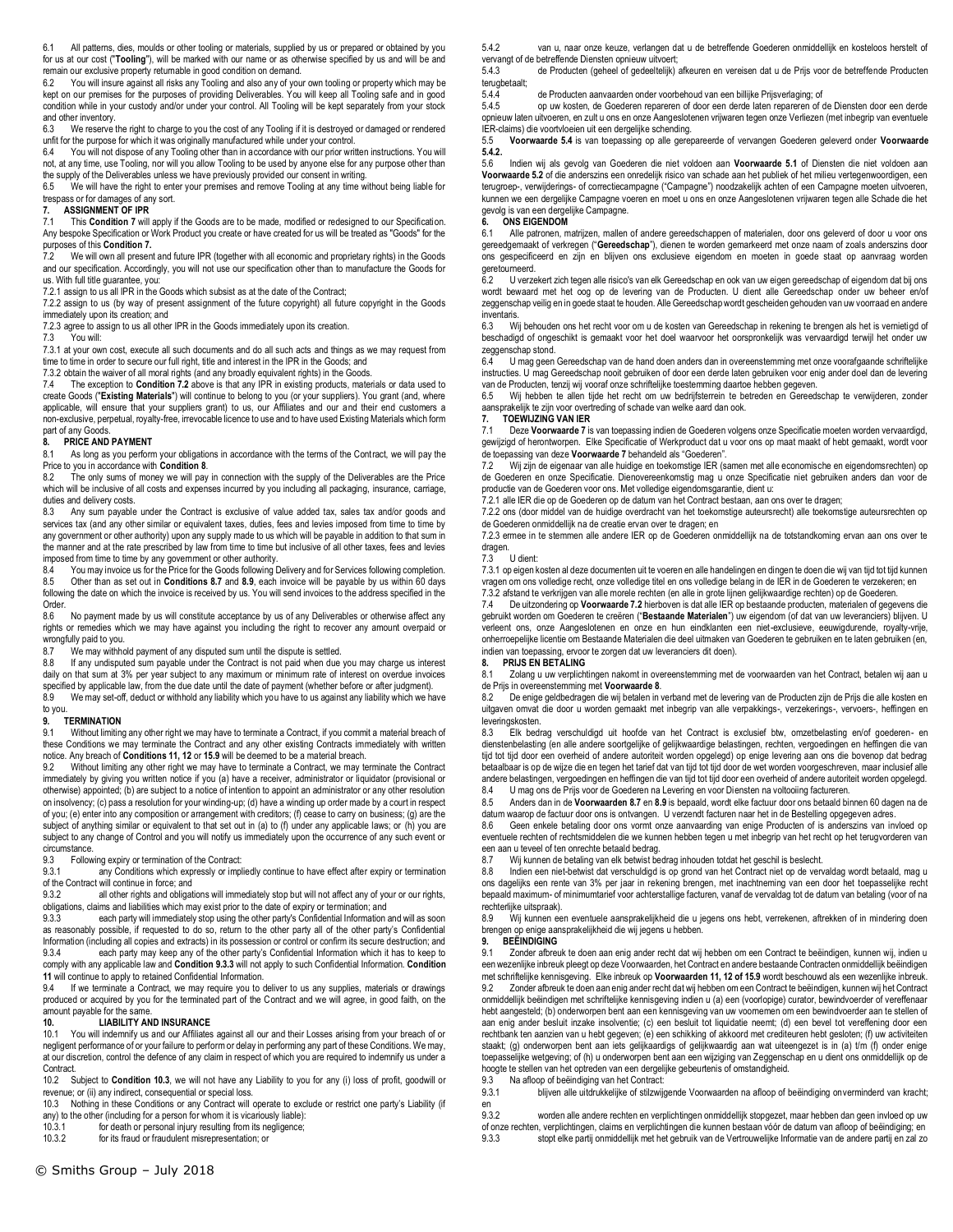10.3.3 for any matter for which it is not permitted by law to exclude or limit its liability.

10.4 The exclusions from and limitations of liability contained in these Conditions will apply after as well as before the date of expiry or termination of any Contract.

10.5 The exclusions from, and limitations of, liability set out in this **Condition 10** will be considered severally. The invalidity or unenforceability of any one sub-clause or clause will not affect the validity or enforceability of any other sub-clause or clause and will be considered severable from each other.

10.6 You will have satisfactory insurance cover with a reputable insurer to cover your obligations to us, including public liability insurance cover, cover for any potential liabilities arising from a Contract and any insurances required by law. You will provide evidence of your insurance coverage at our request.

# **11. CONFIDENTIALITY**<br>11.1 Except as set out in

Except as set out in Condition 11.2, each party will:

11.1.1 only use the other party's Confidential Information for the purpose of performing its obligations and exercising its rights under the Contract;

11.1.2 keep the other party's Confidential Information secret, safe and secure; and<br>11.1.3 not disclose the other party's Confidential Information to any other person.

11.1.3 not disclose the other party's Confidential Information to any other person.<br>11.2 Each party may disclose the other party's Confidential Information:

11.2 Each party may disclose the other party's Confidential Information:

to the extent required by law, any court of competent jurisdiction or the rules of any government, public or regulatory body or any stock exchange; and

11.2.2 to its officers, directors, employees and professional advisers and, in our case, our Affiliates, agents and sub-contractors, who need the Confidential Information in order for that party to perform its obligations and exercise its rights under the Contract. A party disclosing the other party's Confidential Information under **Condition 11.2.2** will make sure that each person to whom it discloses that Confidential Information is bound by obligations of confidentiality no less onerous than those set out in this **Condition 11**.

11.3 Each party acknowledges and agrees that damages alone would not be an adequate remedy for breach of **Condition 11** by that party. Accordingly, the other party will be entitled, without having to prove special damages, to injunctive relief, equitable relief and/or specific performance for any breach or threatened breach of **Condition 11** by the first party.

#### **12. ETHICAL CONDUCT**

12.1 You will conduct your business ethically and lawfully and in accordance with our Supplier Code of Business Ethics (http://www.smiths.com/responsibility-supplier-code-of-business-ethics.aspx) or an equivalent code of ethics.<br>12.2 You re

12.2 You represent and warrant that you and your subcontractors and suppliers do not use or permit unacceptable labour practices, such as child or forced labour, or unsafe working conditions and comply with all applicable labour and employment laws, regulations, standards and conventions, including the UN's Guiding Principles on Business & Human Rights and the International Labor Organization's Conventions and any similar or equivalent laws applying in the jurisdiction in which we are registered.

12.3 You hereby acknowledge that you are aware of, and agree to comply with all applicable anti-bribery and anti-corruption laws, including but not limited to the Foreign Corrupt Practices Act (FCPA) (and related regulation and guidance) and any similar or equivalent laws applying in the jurisdiction in which we are registered.

12.4 You represent and warrant that you only supply minerals to us and our Affiliates from sources that do not (i) contribute to conflict; and/or (ii) benefit or finance armed groups in the Democratic Republic of Congo or any adjoining country. You have adopted, and require your suppliers of minerals to adopt, conflict mineral policies and management systems.<br>12.5 You will permit us, and any

You will permit us, and any person nominated by us, to have such access to your premises, personnel, systems, books and records as we may require to verify your compliance with this **Condition 12**. We also reserve the right to inquire and investigate your conduct to satisfy ourself of your compliance with this **Condition 12** and to discontinue a business relationship with you if you or any of your officers, directors or employees is found to have breached any part of this **Condition 12.** 

#### **13. NOTICE**

13.1 Notices and other communications provided for the purposes of a Contract will be in writing, and delivered by courier or by hand to the relevant party's address as specified on the Order (or such other address which is notified to the other party in writing from time to time), in the case of a notice to us, marked for the attention of such person as we specify.

# **14. EXPORT / IMPORT / ECONOMIC SANCTIONS CONTROLS**

You agree to comply with all applicable export controls and import and economic sanctions laws and regulations, including those of your country of incorporation, from where the Goods will be supplied, where the Goods will be received and any other relevant jurisdiction. You will also obtain, as required, and comply with all applicable government authorizations and their provisos in supplying the Goods. Without limiting the foregoing, you will not transfer any export controlled item, data or services provided by us in relation to the Contract, to include transfer to any persons, including those persons employed by or associated with, or under contract to

you or you lower-tier suppliers, without the authority of an applicable licence, exemption or exception.<br>14.2 You will provide to us all information necessary to support any regulatory or government auth You will provide to us all information necessary to support any regulatory or government authorization requirements we have regarding the Goods.

14.3 You will indemnify us and our Affiliates for all Losses arising out of any breach by you of this Clause 14. **15. GENERAL**

15.1 The Contract constitutes the entire agreement between the parties and supersedes any prior agreement or arrangement in respect of its subject matter and, subject to **Condition 10.3**, neither party has entered into the Contract in reliance upon, and it will have no remedy in respect of, any misrepresentation, representation or statement (whether made by the other party or any other person and whether made by the first party or any other person) which is not expressly set out in the Contract.<br>15.2 A party's delay in exercising partial exercising or fail

15.2 A party's delay in exercising, partial exercising or failure to exercise a right or remedy under the Contract will not constitute a waiver of, or prevent or restrict future exercise of, that or any other right or remedy. A waiver of any right, remedy, breach or default will only be valid if it is in writing and signed by the party giving it.

15.3 If any term of the Contract is found by any court or body or authority of competent jurisdiction to be illegal, unlawful, void or unenforceable, such term will be deemed to be severed from the Contract and this will not affect the remainder of the Contract which will continue in full force and effect.

15.4 Except to the extent otherwise specified in these Conditions, variations to the Contract must be agreed in writing and signed by both parties.

15.5 No partnership, agency or joint venture between the parties will be created by the Contract.

15.6 Each party agrees that it is an independent contractor and is entering into the Contract as principal and not as agent for or for the benefit of any other person.

15.7 Each of our Affiliates will be entitled to enforce in their own capacity the terms of any Contract under which that Affiliate receives a benefit.

15.8 Save as provided in **Condition 15.7**, the parties do not intend that any term of a Contract will be enforceable by any person who is not a party to it.

15.9 You may not assign, transfer, charge, hold on trust for any person or deal in any other manner with any of your rights under the Contract or sub-contract any of your obligations under the Contract. We may assign a Contract to our Affiliates.

# **16. GOVERNING LAW AND JURISDICTION**

The Contract and any non-contractual obligations arising in connection with it are governed by the law of the jurisdiction in which we are registered or incorporated. The courts of such jurisdiction (and if applicable to the relevant jurisdiction any district in which we are registered) have exclusive jurisdiction to determine any dispute arising in connection with the Contract.

spoedig als redelijkerwijs mogelijk, indien daarom wordt verzocht, alle Vertrouwelijke Informatie van de andere partij (met inbegrip van alle kopieën en uittreksels) die zij in haar bezit of onder zeggenschap heeft aan de andere partij terugbezorgen of de veilige vernietiging ervan beheren of bevestigen; en<br>9.3.4 mag elke partij de Vertrouwelijke Informatie

mag elke partij de Vertrouwelijke Informatie van de andere partij bewaren die zij moet bewaren om te voldoen aan een toepasselijke wet, en is **Voorwaarde 9.3.3** niet van toepassing op dergelijke Vertrouwelijke Informatie. **Voorwaarde 11** blijft van toepassing op bewaarde Vertrouwelijke Informatie.

9.4 Indien wij een Contract beëindigen, kunnen we van u eisen dat u ons alle leveranties, materialen of tekeningen bezorgt die u voor het beëindigde deel van het Contract hebt geproduceerd of aangeschaft, en zullen we te goeder trouw instemmen met het hiervoor verschuldigde bedrag.<br>10. **AANSPRAKELIJKHEID EN VERZ** 

# **10. AANSPRAKELIJKHEID EN VERZEKERING**<br>10.1 U vrijwaart ons en onze Aangeslotenen tegen al onz

10.1 U vrijwaart ons en onze Aangeslotenen tegen al onze en hun Verliezen die het gevolg zijn van uw inbreuk op, nalatige uitvoering van, of uw nalaten of vertraging in de nakoming van enig deel van deze Voorwaarden. Wij kunnen, naar eigen goeddunken, de verdediging van elke claim met betrekking tot welke u ons op grond van een Contract moet vrijwaren, beheren.<br>10.2 C

10.2 Onder voorbehoud van **Voorwaarde 10.3** zijn wij niet aansprakelijk jegens u voor (i) gederfde winst, goodwill of inkomsten; of (ii) indirecte, gevolgschade of bijzondere schade.

10.3 Niets in deze Voorwaarden of in een Contract zal de aansprakelijkheid van de ene partij (indien van toepassing) uitsluiten of beperken tot de andere (met inbegrip van een persoon voor wie deze aansprakelijk is):

10.3.1 voor overlijden of persoonlijk letsel als gevolg van haar nalatigheid;

10.3.2 voor haar bedrog of frauduleuze onjuiste voorstelling van zaken; of 10.3.3 voor elke aangelegenheid waarvoor het wettelijk niet is toegestaan

10.3.3 voor elke aangelegenheid waarvoor het wettelijk niet is toegestaan haar aansprakelijkheid uit te sluiten of te beperken.

10.4 De uitsluitingen en beperkingen van aansprakelijkheid in deze Voorwaarden gelden zowel na als vóór de datum van afloop of beëindiging van enig Contract.

10.5 De uitsluitingen en beperkingen van aansprakelijkheid uiteengezet in deze **Voorwaarde 10** worden afzonderlijk beschouwd. De ongeldigheid of niet-afdwingbaarheid van een sub-clausule of clausule heeft geen invloed op de geldigheid of afdwingbaarheid van een andere sub-clausule of clausule en deze worden beschouwd als scheidbaar van elkaar.

10.6 U hebt een toereikende verzekeringsdekking bij een gerenommeerde verzekeraar om uw verplichtingen jegens ons te dekken, met inbegrip van een wettelijke aansprakelijkheidsverzekering, dekking voor alle mogelijke aanspraken die voortvloeien uit een Contract en alle verzekeringen die door de wet worden vereist. Op ons verzoek verstrekt u een bewijs van uw verzekeringsdekking.

# **11. VERTROUWELIJKHEID**

Behoudens het bepaalde in Voorwaarde 11.2, zal elke partij:

11.1.1 de Vertrouwelijke Informatie van de andere partij uitsluitend gebruiken voor het nakomen van haar verplichtingen en het uitoefenen van haar rechten uit hoofde van het Contract;

11.1.2 de Vertrouwelijke Informatie van de andere partij geheim, veilig en beveiligd houden; en

11.1.3 de Vertrouwelijke Informatie van de andere partij niet aan derden bekend te maken.

11.2 Elke partij kan de Vertrouwelijke Informatie van de andere partij bekendmaken:

in de mate vereist door de wet, een bevoegde rechtbank of de regels van een regering, openbare of regelgevende instantie of een beurs; en

aan haar functionarissen, directeuren, werknemers en professionele adviseurs en, in ons geval, aan onze Aangeslotenen, vertegenwoordigers en onderaannemers, die de Vertrouwelijke Informatie nodig hebben zodat die partij haar verplichtingen kan nakomen en haar rechten uit hoofde van het Contract kan uitoefenen. Een partij die op grond van **Voorwaarde 11.2.2** Vertrouwelijke Informatie van de andere partij bekendmaakt, zorgt ervoor dat iedere persoon aan wie zij die Vertrouwelijke Informatie bekendmaakt gebonden is aan een geheimhoudingsverplichting die niet minder belastend is dan die welke in deze **Voorwaarde 11** zijn opgenomen.

11.3 Elke partij erkent en stemt ermee in dat schadevergoeding alleen geen passend rechtsmiddel is in geval van schending van **Voorwaarde 11** door die partij. Dienovereenkomstig heeft de andere partij, zonder bijzondere schade te<br>moeten bewijzen, recht op een voorlopige voorziening, een billijke schadeloosstelling en/of een specifie elke inbreuk of dreigende inbreuk op **Voorwaarde 11** door de eerste partij.

# **12. ETHISCH GEDRAG**<br>12.1 U dient uw bedrijf on ethische

12.1 U dient uw bedrijf op ethische en wettige wijze en in overeenstemming met onze Supplier Code of Business Ethics (http://www.smiths.com/responsibility-supplier-code-of-business-ethics.aspx) of een gelijkwaardige ethische code te voeren.

12.2 U verklaart en garandeert dat u en uw onderaannemers en leveranciers geen onaanvaardbare arbeidspraktijken, zoals kinder- of dwangarbeid, of onveilige arbeidsomstandigheden gebruiken of toestaan en alle toepasselijke arbeids- en arbeidswetten, -reglementen, -normen en -conventies naleven, met inbegrip van de UN Guiding Principles on Business & Human Rights en de conventies van de Internationale Arbeidsorganisatie en alle gelijkaardige of gelijkwaardige wetten die van toepassing zijn in het rechtsgebied waarin wij geregistreerd zijn.

12.3 U erkent hierbij dat u op de hoogte bent van alle toepasselijke wetten tegen omkoping en corruptie, met inbegrip van, maar niet beperkt tot, de Foreign Corrupt Practices Act (FCPA) (en de daarmee verband houdende regelgeving en richtlijnen) en alle soortgelijke of gelijkwaardige wetten die van toepassing zijn in het rechtsgebied waarin wij geregistreerd zijn, en dat u ermee instemt deze na te leven.

12.4 U verklaart en garandeert dat u aan ons en onze Aangeslotenen alleen mineralen levert uit bronnen die niet (i) bijdragen aan een conflict en/of (ii) gewapende groepen in de Democratische Republiek Congo of een aangrenzend land ten goede komen of financieren. U hebt beleidslijnen en beheerssystemen voor conflictmineralen aangenomen en u eist van uw leveranciers van mineralen dat zij deze beleidslijnen en managementsystemen toepassen.

12.5 U verleent ons en elke door ons aangewezen persoon toegang tot uw bedrijfsterrein, personeel, systemen, administratie en gegevens die wij nodig kunnen hebben om te controleren of u voldoet aan deze **Voorwaarde 12.** Wij behouden ons ook het recht voor om uw gedrag na te gaan en te onderzoeken om ons ervan te vergewissen dat u voldoet aan deze **Voorwaarde 12** en om een zakelijke relatie met u op te zeggen als blijkt dat u of een van uw functionarissen, directeuren of werknemers een deel van deze **Voorwaarde 12** hebt overtreden.

# **13. KENNISGEVING**

13.1 Kennisgevingen en andere mededelingen in het kader van een Contract worden schriftelijk gedaan en geleverd door een koerier of persoonlijk aan het adres van de betreffende partij zoals vermeld in de Bestelling (of een ander adres dat van tijd tot tijd schriftelijk aan de andere partij wordt meegedeeld), in het geval van een kennisgeving aan ons, ter attentie van een persoon zoals wij die specificeren.

### **14. CONTROLE OP UITVOER / INVOER / ECONOMISCHE SANCTIES**

14.1 U gaat ermee akkoord alle toepasselijke exportcontroles en import- en economische sanctiewetten en -regels na te leven, met inbegrip van de wetten en regels van uw land van oprichting, van waaruit de Goederen worden geleverd, waar de Goederen worden ontvangen en enig ander relevant rechtsgebied. U dient ook, zoals vereist, alle van toepassing zijnde overheidsvergunningen te verkrijgen en na te leven, alsmede de voorwaarden die daaraan verbonden zijn bij het leveren van de Goederen. Zonder het voorgaande te beperken, zult u geen enkel exportcontroleproduct, gegevens of diensten overdragen die door ons zijn geleverd in verband met het Contract, met inbegrip van de overdracht aan personen, met inbegrip van die personen in dienst bij of geassocieerd met, of onder contract aan u of u ondergeschikte leveranciers,

zonder de toestemming van een toepasselijke vergunning, vrijstelling of uitzondering.<br>14.2 U verstrekt ons alle informatie die nodig is ter ondersteuning van alle wettelijke of overheidsvergunningsvereisten die wij met betrekking tot de Goederen hebben.

14.3 U vrijwaart ons en onze Aangeslotenen tegen alle Verliezen die voortvloeien uit een schending door u van dit Artikel 14.

#### **15. ALGEMEEN**

15.1 Het Contract vormt de volledige overeenkomst tussen de partijen en vervangt alle eerdere overeenkomsten of regelingen met betrekking tot het onderwerp ervan en, onder voorbehoud van **Voorwaarde 10.3**, geen van beide partijen heeft het Contract gesloten met een beroep op, en heeft geen rechtsmiddel tegen, een onjuiste voorstelling van zaken, voorstelling van zaken of verklaring (al dan niet gedaan door de andere partij of enige andere persoon en al dan niet gedaan